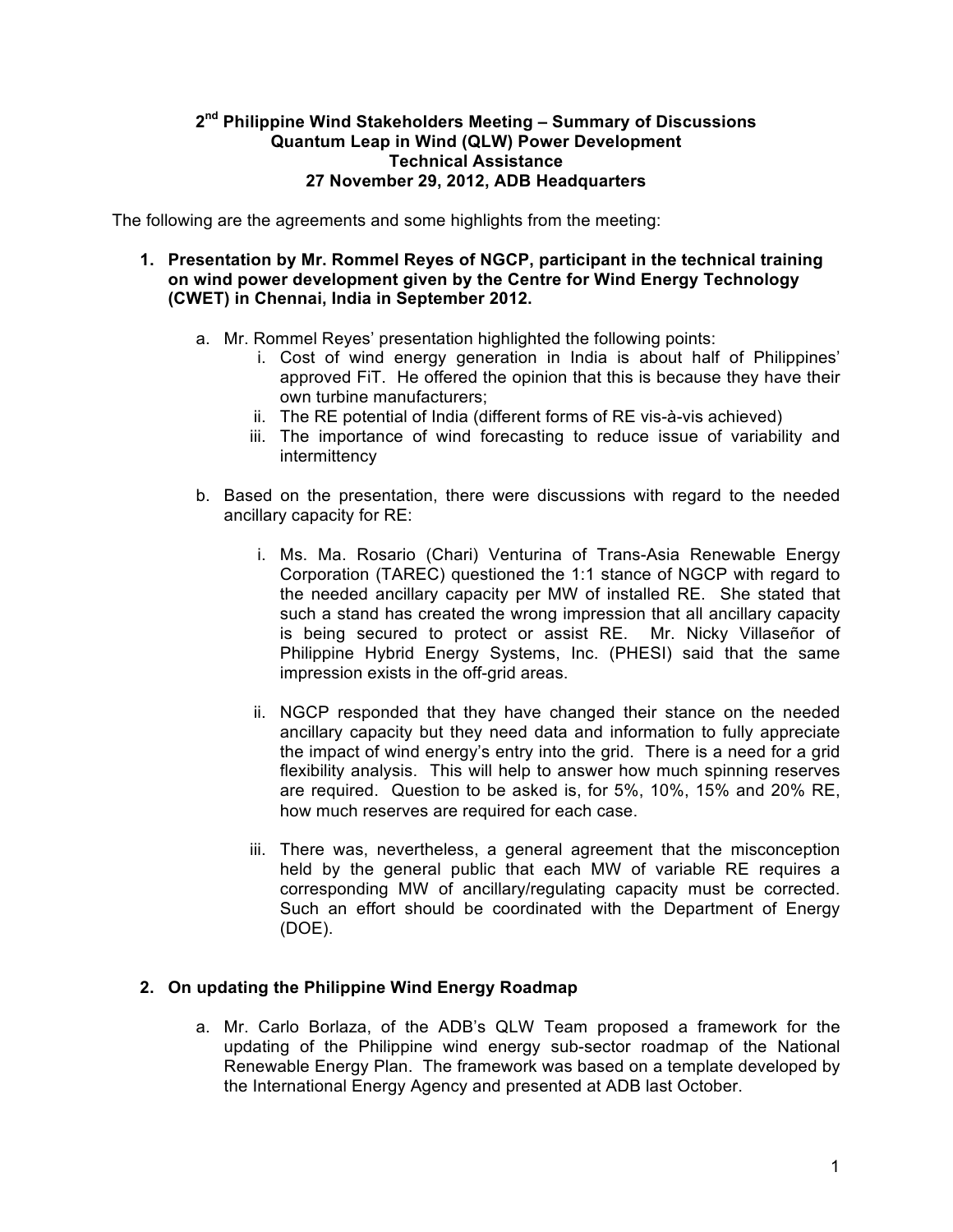- b. The framework calls for the creation of a steering committee and a technical working group who will manage the updating process, the timelines and the role/level of involvement of each stakeholder. Four key steps were identified in the framework: i) Scoping & objectives, ii) Change assessment, iii) Solution assessment, and iv) Report development. The goal is to develop a roadmap that reflects the shared long-term vision of the stakeholders, is flexible and shall remain relevant (the updating process to be kept alive).
- c. Ms. Venturina of TAREC commented that the framework may be too academic and that it would be better create working groups to come up with case studies that can provide numbers that banks can work with – they should be able to see how many pesos is needed for how many megawatts, multiplied by how many projects. Even just indicative numbers would be okay, but the roadmapping exercise needs to produce cases that can be quantified and then the rest of the stakeholders can be asked to weigh in.
- d. A participant agreed, stating that this will lower the cost going forward. If developers see a long-term program (beyond the current 200 MW installation targets), then they can factor that in their business planning and that will make things more economically feasible in their own evaluation; they can evaluate this at portfolio level instead of on a per project basis.
- e. Mr. Carstensen of UPC remarked that what is needed is an entity like ADB that has credibility to carry over the long term plan and make the long term plan sustainable, thus he is very interested in supporting QLW's activities.
- f. Mr. Bo An of ADB stated that the process involved in developing the roadmap is just as important as the final document. The process of getting all stakeholders working together to find a solution is important.
- g. From the discussions, it is clear that there is no single right approach; we need to get to various scenarios—top-down, bottom-up, side-ways, etc. In order to accomplish this, we then need to figure out which constraints need to be moved. The steering committee and technical working group for the wind roadmap updating should also be formed and convened at the soonest;

#### **3. Updates on the Feed-in-Tariff eligibility guidelines**

a. Mr. Ronaldo (Bubut) Angeles of the Department of Energy shared that the Feedin-Tariff eligibility guidelines have been endorsed to the DOE Secretary Petilla, and DOE is targeting to publish the guidelines 45 days before February 2013 (to enable identification of eligible projects before the election ban).

Copies of the presentations can be viewed and downloaded at: http://i-windenergy.com/QLW-Philippines-Stakeholders

Further information on the Quantum Leap in Wind Technical Assistance in the Philippines can be found at: http://i-windenergy.com/QLW-Philippines

Follow us on Twitter: http://twitter.com/qlw3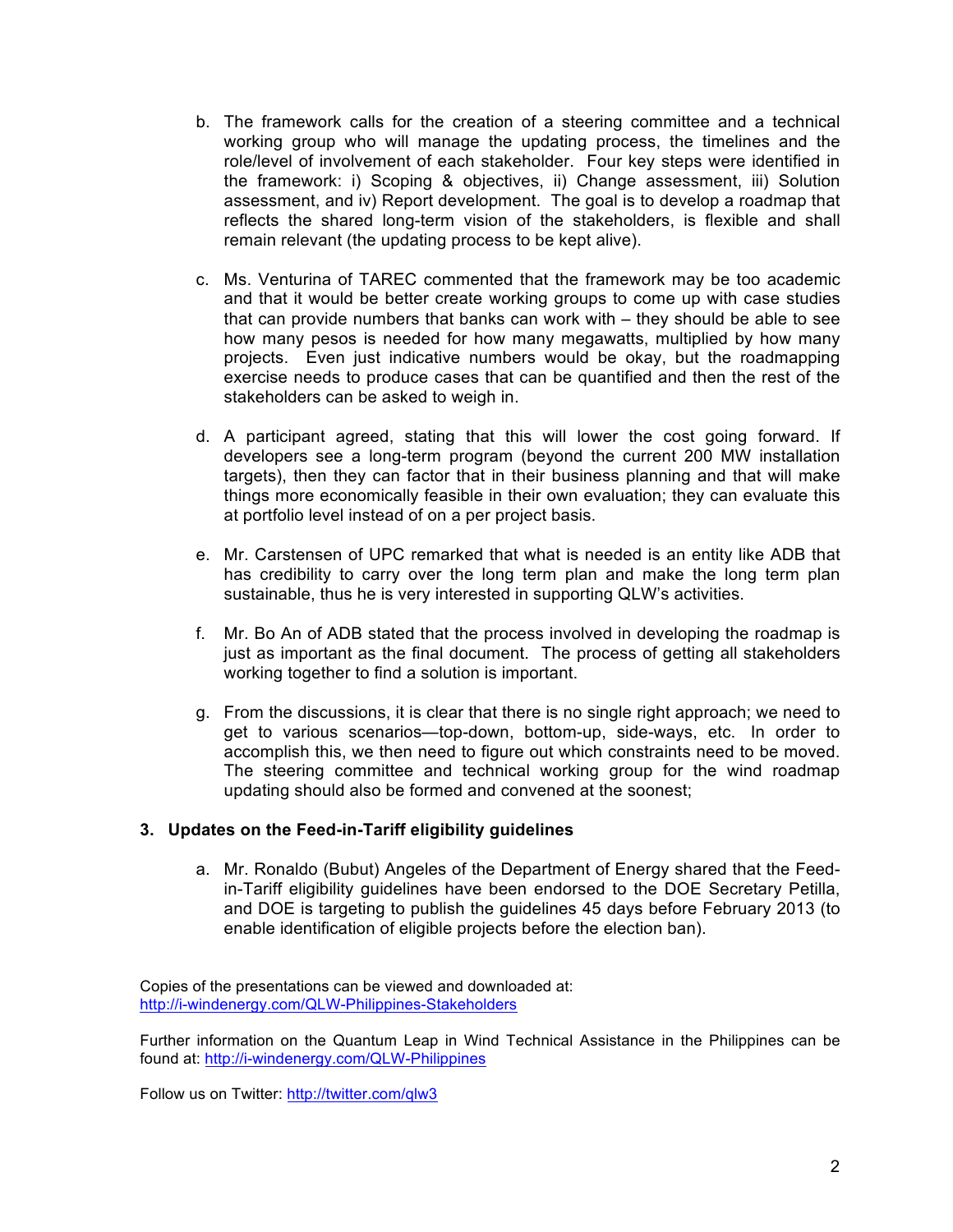# **Attachment 1**

### **List of Attendees**

## **Name Company**

| 1.  | Magbanua, Gerry             | Alternergy Phils.                        |
|-----|-----------------------------|------------------------------------------|
| 2.  | Arsenio, Lou V.             | Archdiocese Of Manila Minstry On Ecology |
| 4.  | Lequigan, Don               | Archdiocese Of Manila Minstry On Ecology |
| 3.  | Torres, Jojie               | Archdiocese Of Manila Minstry On Ecology |
| 5.  | Castro, Peter               | Coastalpower Devt. Corp.                 |
| 6.  | Cruz, Rustico Noli          | <b>DBP</b>                               |
| 7.  | Angeles, Ronald             | <b>DOE</b>                               |
| 8.  | Velasco, Rico               | <b>DOE</b>                               |
| 9.  | De Vera, Miguel             | <b>EDC</b>                               |
| 10. | Ng, Keith Khadine           | <b>EDC</b>                               |
| 11. | Santos, Aloysius            | <b>First Gen</b>                         |
| 12. | Vega, Carlos Juan Paolo     | <b>First Gen</b>                         |
| 13. | Ranola, Romeo               | First Maxpower Int'l Corp                |
| 14. | Paderna, Francis A.         | First Maxpower Intl Corp.                |
| 15. | Larona, Ferdinand P.        | GIZ                                      |
| 16. | Haihong, Yu                 | <b>NGCP</b>                              |
| 17. | Reyes, Rommel               | <b>NGCP</b>                              |
| 18. | Venturina, Rosario          | <b>NREB</b>                              |
| 19. | Villaseñor, lii, Nicanor S. | <b>PHESI</b>                             |
| 20. | Panes, Danilo               | Trans-Asia R.E Corp                      |
| 21. | Pena, Gabriel               | Trans-Asia R.E Corp.                     |
| 26. | Goco, Renato                | UP - College Of Engineering              |
| 22. | Carstensen, Troels T.       | UPC Asia Corp.                           |
| 23. | Payumo, Antonio             | <b>UPC Renewables</b>                    |
| 24. | Tagum, Mark Anthony         | <b>UPC Renewables</b>                    |
| 27. | Chingcuanco, Divina         | <b>USAID</b>                             |
| 25. | Gutierrez, Lily L.          | <b>USAID</b>                             |
| 28. | Shah, Jitendra              | <b>ADB</b>                               |
| 29. | An, Bo                      | <b>ADB</b>                               |
| 30. | Cleto, Maria Lorena         | <b>ADB</b>                               |
| 31. | Almera, Jeffrey             | <b>ADB</b>                               |
| 32. | Borlaza, Carlo              | <b>ADB</b>                               |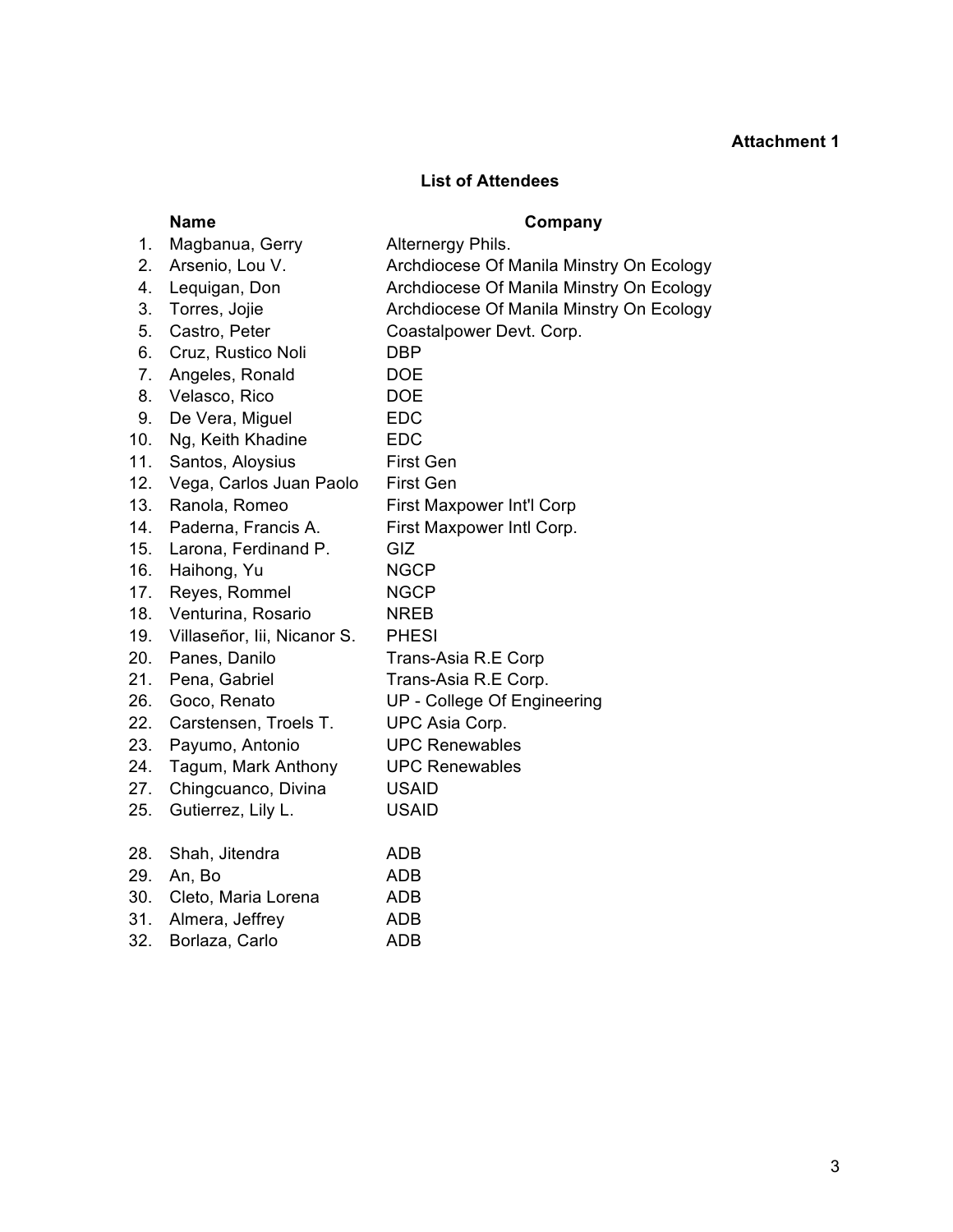## **Attachment 2**

## **Meeting Notes and Discussions**

| <b>Discussion Points</b>                                                                                                                                                                                                                                                                                                                                                                                                                                                                                                                                                                                                                                                                                                                                                                                                                                                                                                                                                                                                                                                                                                                                                                                                                                                                                                                                                                                                                                                                                                                                                                                                                                                                              |
|-------------------------------------------------------------------------------------------------------------------------------------------------------------------------------------------------------------------------------------------------------------------------------------------------------------------------------------------------------------------------------------------------------------------------------------------------------------------------------------------------------------------------------------------------------------------------------------------------------------------------------------------------------------------------------------------------------------------------------------------------------------------------------------------------------------------------------------------------------------------------------------------------------------------------------------------------------------------------------------------------------------------------------------------------------------------------------------------------------------------------------------------------------------------------------------------------------------------------------------------------------------------------------------------------------------------------------------------------------------------------------------------------------------------------------------------------------------------------------------------------------------------------------------------------------------------------------------------------------------------------------------------------------------------------------------------------------|
|                                                                                                                                                                                                                                                                                                                                                                                                                                                                                                                                                                                                                                                                                                                                                                                                                                                                                                                                                                                                                                                                                                                                                                                                                                                                                                                                                                                                                                                                                                                                                                                                                                                                                                       |
| Technical aspects of the solar roof set, how much of ADB's power                                                                                                                                                                                                                                                                                                                                                                                                                                                                                                                                                                                                                                                                                                                                                                                                                                                                                                                                                                                                                                                                                                                                                                                                                                                                                                                                                                                                                                                                                                                                                                                                                                      |
| needs is met by the solar (3.5%), maintenance issues                                                                                                                                                                                                                                                                                                                                                                                                                                                                                                                                                                                                                                                                                                                                                                                                                                                                                                                                                                                                                                                                                                                                                                                                                                                                                                                                                                                                                                                                                                                                                                                                                                                  |
|                                                                                                                                                                                                                                                                                                                                                                                                                                                                                                                                                                                                                                                                                                                                                                                                                                                                                                                                                                                                                                                                                                                                                                                                                                                                                                                                                                                                                                                                                                                                                                                                                                                                                                       |
| presentation<br>download<br>Copy<br>of<br>available<br>for<br>at:<br>http://i-                                                                                                                                                                                                                                                                                                                                                                                                                                                                                                                                                                                                                                                                                                                                                                                                                                                                                                                                                                                                                                                                                                                                                                                                                                                                                                                                                                                                                                                                                                                                                                                                                        |
| windenergy.com/QLW-Philippines-Stakeholders                                                                                                                                                                                                                                                                                                                                                                                                                                                                                                                                                                                                                                                                                                                                                                                                                                                                                                                                                                                                                                                                                                                                                                                                                                                                                                                                                                                                                                                                                                                                                                                                                                                           |
|                                                                                                                                                                                                                                                                                                                                                                                                                                                                                                                                                                                                                                                                                                                                                                                                                                                                                                                                                                                                                                                                                                                                                                                                                                                                                                                                                                                                                                                                                                                                                                                                                                                                                                       |
|                                                                                                                                                                                                                                                                                                                                                                                                                                                                                                                                                                                                                                                                                                                                                                                                                                                                                                                                                                                                                                                                                                                                                                                                                                                                                                                                                                                                                                                                                                                                                                                                                                                                                                       |
|                                                                                                                                                                                                                                                                                                                                                                                                                                                                                                                                                                                                                                                                                                                                                                                                                                                                                                                                                                                                                                                                                                                                                                                                                                                                                                                                                                                                                                                                                                                                                                                                                                                                                                       |
| of<br>presentation<br>available<br>for<br>download<br>at:<br>Copy<br>http://i-                                                                                                                                                                                                                                                                                                                                                                                                                                                                                                                                                                                                                                                                                                                                                                                                                                                                                                                                                                                                                                                                                                                                                                                                                                                                                                                                                                                                                                                                                                                                                                                                                        |
| windenergy.com/QLW-Philippines-Stakeholders                                                                                                                                                                                                                                                                                                                                                                                                                                                                                                                                                                                                                                                                                                                                                                                                                                                                                                                                                                                                                                                                                                                                                                                                                                                                                                                                                                                                                                                                                                                                                                                                                                                           |
| Indian Wind Energy Sector - cost of generation, about half of                                                                                                                                                                                                                                                                                                                                                                                                                                                                                                                                                                                                                                                                                                                                                                                                                                                                                                                                                                                                                                                                                                                                                                                                                                                                                                                                                                                                                                                                                                                                                                                                                                         |
| Philippines' approved FiT. He offered the opinion that this is                                                                                                                                                                                                                                                                                                                                                                                                                                                                                                                                                                                                                                                                                                                                                                                                                                                                                                                                                                                                                                                                                                                                                                                                                                                                                                                                                                                                                                                                                                                                                                                                                                        |
| because they have their own manufacturers                                                                                                                                                                                                                                                                                                                                                                                                                                                                                                                                                                                                                                                                                                                                                                                                                                                                                                                                                                                                                                                                                                                                                                                                                                                                                                                                                                                                                                                                                                                                                                                                                                                             |
| Also talked about their potential (different forms of RE vis-à-vis<br>$\overline{\phantom{0}}$                                                                                                                                                                                                                                                                                                                                                                                                                                                                                                                                                                                                                                                                                                                                                                                                                                                                                                                                                                                                                                                                                                                                                                                                                                                                                                                                                                                                                                                                                                                                                                                                        |
| achieved)                                                                                                                                                                                                                                                                                                                                                                                                                                                                                                                                                                                                                                                                                                                                                                                                                                                                                                                                                                                                                                                                                                                                                                                                                                                                                                                                                                                                                                                                                                                                                                                                                                                                                             |
| Conclusion was emphasis on the importance of wind forecasting to<br>$\qquad \qquad \blacksquare$                                                                                                                                                                                                                                                                                                                                                                                                                                                                                                                                                                                                                                                                                                                                                                                                                                                                                                                                                                                                                                                                                                                                                                                                                                                                                                                                                                                                                                                                                                                                                                                                      |
| reduce issue of variability and intermittency                                                                                                                                                                                                                                                                                                                                                                                                                                                                                                                                                                                                                                                                                                                                                                                                                                                                                                                                                                                                                                                                                                                                                                                                                                                                                                                                                                                                                                                                                                                                                                                                                                                         |
| Ms. Rosario (Chari) Venturina of TAREC questioned the 1:1<br>stance of NGCP with regard to the needed ancillary capacity per<br>MW of installed RE)<br>Mr. Reyes responded that NGCP has changed its stand on this<br>issue. Instead of this general assumption, thay have to base the<br>proportion of ancillary capacity on the wind data.<br>Ms. Venturina: can we say up to 10%, no need for immediate<br>$\qquad \qquad \blacksquare$<br>backup as long as there is good forecasting?<br>Mr. Reyes agreed.<br>$\overline{\phantom{a}}$<br>Ms. Venturina said RE developers are hit by the wrong impression<br>that all ancillary are secured to protect or assist the RE component<br>of the system, which is wrong. She stated: "Fact is you don't have<br>available ancillary even for conventional power plants, so why<br>should RE be at the back? Why should RE developers be blamed<br>for the additional ancillary when you provided this for the non-RE<br>without talking about passed-on cost". Ms. Chari requested that<br>these issues be clarified when making presentations to the public<br>because the public knows that they will carry the additional cost.<br>Mr. Reyes agreed that there is a certain level before you need to<br>add ancillary service but it depends largely on the characteristics of<br>the wind resource for each area.<br>Mr. Nicky Villaseñor of PHESI agreed. He stated that some still<br>insist that for every KW of RE there must be corresponding<br>ancillary capacity. Although there is now a retraction of this idea,<br>this mindset remains particularly for the off-grid RE. He suggested<br>that a statement be issued to correct this. |
| OAS presentation of Solar<br><b>CWET</b>                                                                                                                                                                                                                                                                                                                                                                                                                                                                                                                                                                                                                                                                                                                                                                                                                                                                                                                                                                                                                                                                                                                                                                                                                                                                                                                                                                                                                                                                                                                                                                                                                                                              |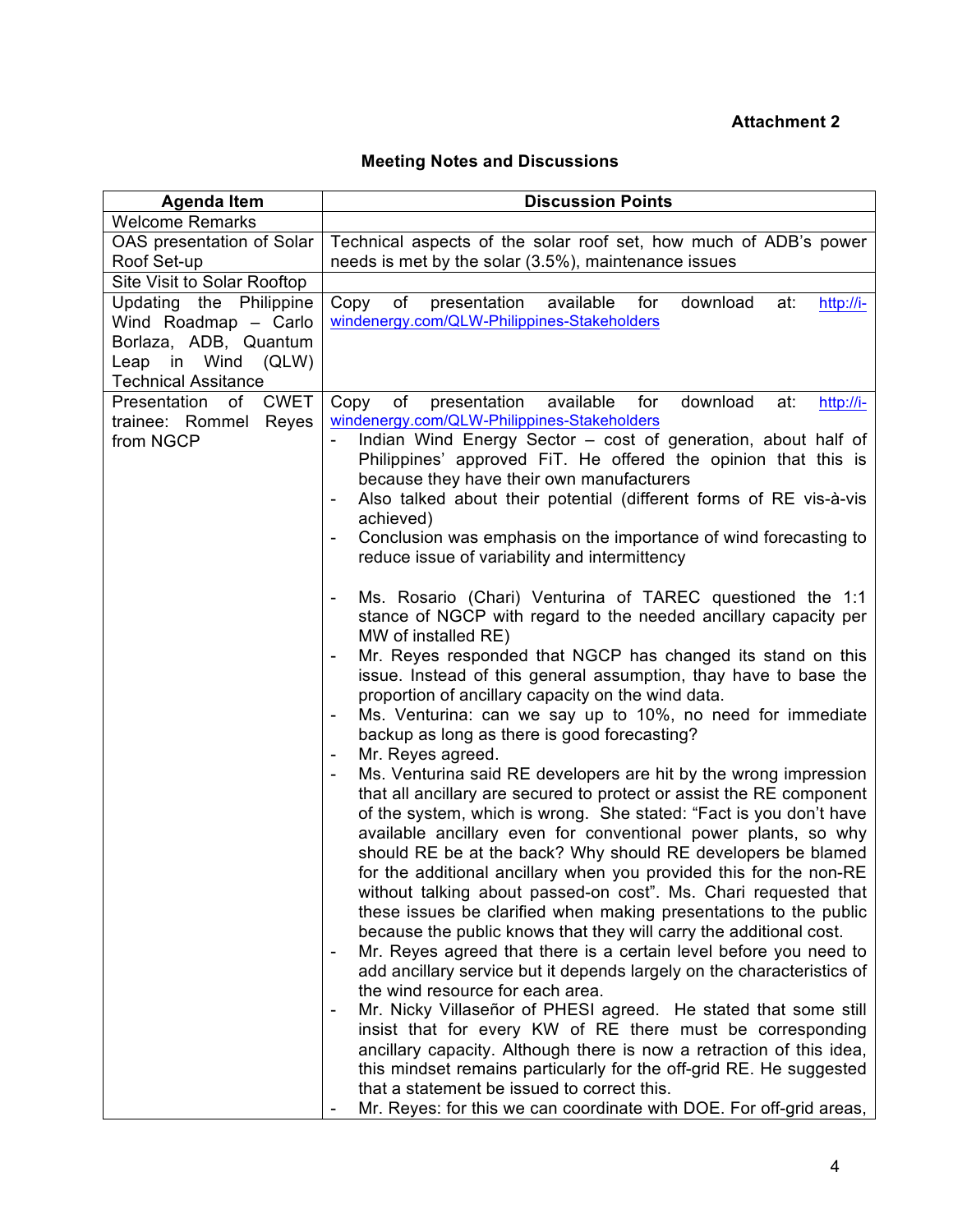|   | it is weak grids. So it is possible that there is still 1:1 relationship.<br>But again, it will depend on the wind and load profile of the area. |
|---|--------------------------------------------------------------------------------------------------------------------------------------------------|
| ۰ | Mr. Villaseñor: yes but have to change this automatic assumption.                                                                                |
|   | Mr. Haihong Yu, NGCP: off grid is different from what Mr. Reyes is                                                                               |
|   | discussing. I support that we don't need 1:1 (and there was no                                                                                   |
|   | categorical statement from NGCP about the 1:1 requirement), but                                                                                  |
|   | we need more data and information so we can fully appreciate                                                                                     |
|   | what the impact of wind power entry will be. Right now capacity is                                                                               |
|   | still very small. But off-grid is a totally different story because the<br>demand is very small so NGCP doesn't have much experience.            |
|   | Perhaps we need to study case by case, need load profile and                                                                                     |
|   | what kind of RE we can use and what kind of storage system we                                                                                    |
|   | can use.                                                                                                                                         |
|   | Mr. Reyes stated that during the early stage, forecasting is needed                                                                              |
|   | in preparation for more wind farms. But the industry needs to start                                                                              |
|   | early if we are expecting more wind farms.                                                                                                       |
|   | Mr. Villaseñor agreed and said his only issue is that the things said                                                                            |
|   | about on-grid are automatically applied to off-grid so if there are                                                                              |
|   | new findings such as those discussed by Mr. Reyes, these should                                                                                  |
|   | also be conveyed to all concerned so that any wrong perceptions                                                                                  |
|   | will be corrected<br>Mr. Reyes agreed                                                                                                            |
|   | Another participant asked about wind turbines in India                                                                                           |
|   | Mr. Reyes recounted that when they visited the 7,000 MW facility                                                                                 |
|   | there was a mix of old and new turbines.                                                                                                         |
|   | Mr. Reyes proceeded to give background of NGCP studies:                                                                                          |
|   | process involves analyzing variability of the load, including wind or                                                                            |
|   | solar as negative load, considering what the net resulting variability                                                                           |
|   | is. Thus, he said, it really depends on load variability: they use the                                                                           |
|   | SD approach, the 3sigma.                                                                                                                         |
|   | Mr. Troels Carstensen of UPC stated that he doesn't agree that<br>you can forecast without wind farms. He said that he doesn't know              |
|   | of software that can predict based on 1 month of data; software                                                                                  |
|   | available all needs a minimum of 1 year of data. So forecasting                                                                                  |
|   | isn't something you can do when planning a wind farm. You NEED                                                                                   |
|   | a wind farm to forecast.                                                                                                                         |
|   | Mr. Reyes agreed, saying that if you use software to predict, but                                                                                |
|   | data will differ from what is generated by an actual wind farm. But                                                                              |
|   | we have to start somewhere. Developers cannot rely on data from                                                                                  |
|   | existing wind farms for new installations in other locations.                                                                                    |
|   | Another participant: regarding software – asked if there are specific                                                                            |
|   | forecasting tool in India used for operating plants?<br>Mr. Reyes responded that there is the one he had discussed                               |
|   | earlier, from 3tier, which is a forecasting company that can provide                                                                             |
|   | that forecasting service.                                                                                                                        |
| ۰ | Mr. Carstensen mentioned other options for wind forecasting                                                                                      |
|   | services. Instead of ADB putting up wind masts, it might be                                                                                      |
|   | cheaper to avail of these services. However, the really accurate                                                                                 |
|   | software is not commercially available; they belong to major                                                                                     |
|   | generating companies and cost millions of dollars to develop.                                                                                    |
|   | Mr. Reyes mentioned that he will attend a public consultation on                                                                                 |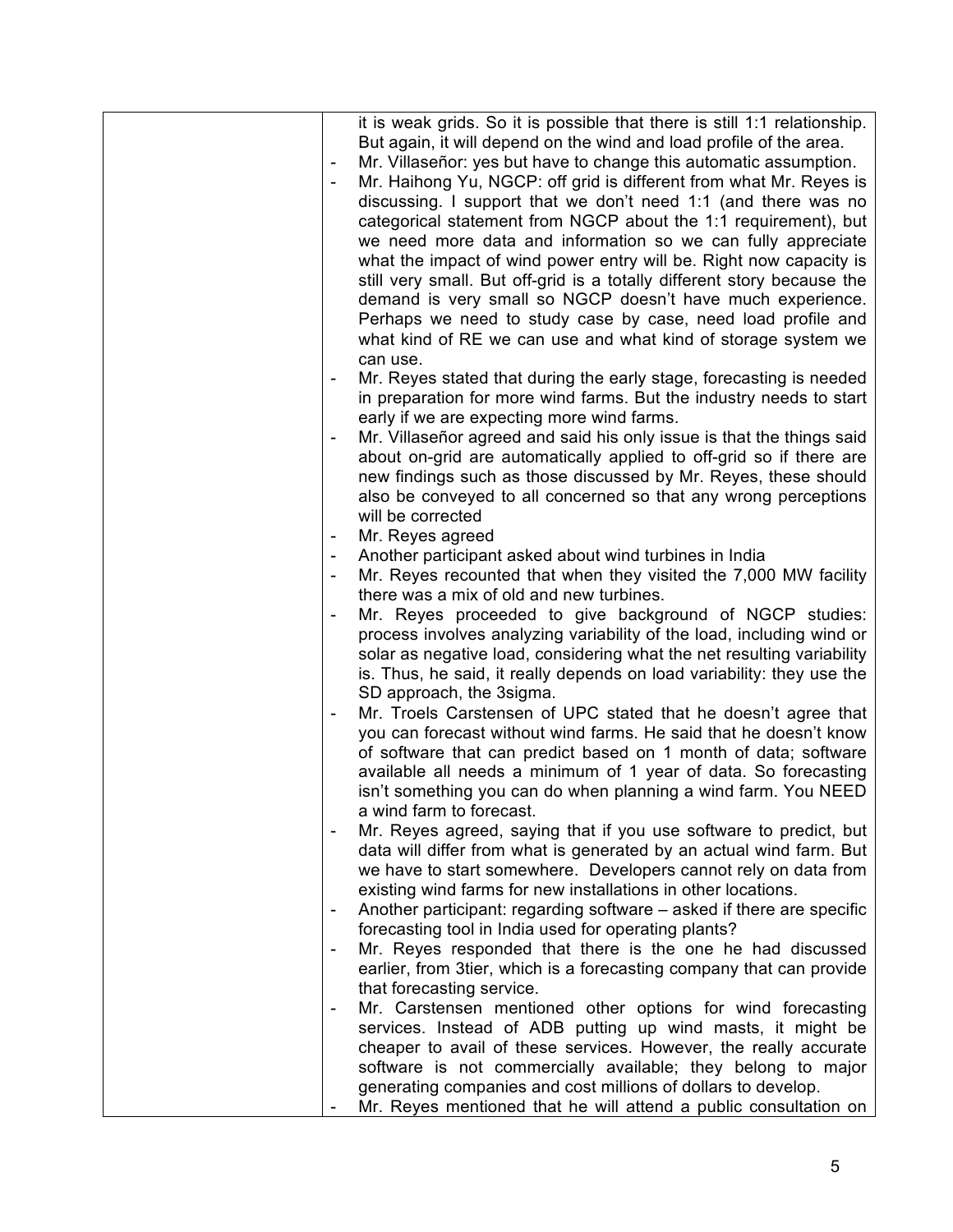|                                                                                  | amending the Philippine Grid Code to incorporate variable<br>renewable energy. The public consultation will be held tomorrow,<br>28 November 2012, at 9:00 am at the Energy Regulatory                                                                                                                                                                                                                                                                                                                                                                                                                                                                                                                                                                                                                                                                                                                                                                                                                                                                                                                                                                                                                                                                                                                                                                                                                                                                                                                                                                                                                                                                                                                                                                                                                                                                                                                                                                                                                                                                                                                                                                                                                                                                               |
|----------------------------------------------------------------------------------|----------------------------------------------------------------------------------------------------------------------------------------------------------------------------------------------------------------------------------------------------------------------------------------------------------------------------------------------------------------------------------------------------------------------------------------------------------------------------------------------------------------------------------------------------------------------------------------------------------------------------------------------------------------------------------------------------------------------------------------------------------------------------------------------------------------------------------------------------------------------------------------------------------------------------------------------------------------------------------------------------------------------------------------------------------------------------------------------------------------------------------------------------------------------------------------------------------------------------------------------------------------------------------------------------------------------------------------------------------------------------------------------------------------------------------------------------------------------------------------------------------------------------------------------------------------------------------------------------------------------------------------------------------------------------------------------------------------------------------------------------------------------------------------------------------------------------------------------------------------------------------------------------------------------------------------------------------------------------------------------------------------------------------------------------------------------------------------------------------------------------------------------------------------------------------------------------------------------------------------------------------------------|
|                                                                                  | Commission where these issues will be discussed further                                                                                                                                                                                                                                                                                                                                                                                                                                                                                                                                                                                                                                                                                                                                                                                                                                                                                                                                                                                                                                                                                                                                                                                                                                                                                                                                                                                                                                                                                                                                                                                                                                                                                                                                                                                                                                                                                                                                                                                                                                                                                                                                                                                                              |
| installation<br>Update<br>on<br>guidelines - Mr. Ronaldo<br>(Bubut) Angeles, DOE | Director Marasigan had assigned Mr. Bubut Angeles to update the<br>group on Feed-in-Tariff elegibility guidelines.                                                                                                                                                                                                                                                                                                                                                                                                                                                                                                                                                                                                                                                                                                                                                                                                                                                                                                                                                                                                                                                                                                                                                                                                                                                                                                                                                                                                                                                                                                                                                                                                                                                                                                                                                                                                                                                                                                                                                                                                                                                                                                                                                   |
|                                                                                  | Mr. Angeles said that the guidelines have been presented to the new<br>DOE Secretary, as was WEDAP's proposed first come first serve<br>approach for eligibility. They have also set a target for identifying pre-<br>eligible projects before February 2013. They will be applying for<br>exclusion or exemption from the election ban but just in case they are<br>targeting this deadline. There is a target for publishing FiT eligibility<br>criteria 45 days before February (which is around 15 December 2012)<br>but this is just a target – no assurance that they will meet this target for<br>publishing the guidelines.                                                                                                                                                                                                                                                                                                                                                                                                                                                                                                                                                                                                                                                                                                                                                                                                                                                                                                                                                                                                                                                                                                                                                                                                                                                                                                                                                                                                                                                                                                                                                                                                                                  |
| <b>Open Discussion</b>                                                           | Ms. Venturina commented on the flowchart for wind roadmap<br>updating that Mr. Borlaza had presented. She said that, as of now,<br>there are over one thousand MW service contracts approved. She<br>suggested that what we need is an idea of HOW MUCH<br>POTENTIAL the country has - if we use 10% of the old 77,000 MW<br>estimated potential, that would be more than enough. We now<br>know cost of implementing wind projects. There should be a<br>session to decide on target for MW that we can put up within, say,<br>the next 10 years - based on what is REASONABLE. This would<br>make big difference for the industry. Developers are now elbowing<br>each other to get into the limit of 200 MW because DOE approved<br>more than 1,000 MW worth of contracts but are now setting a limit.<br>Even in the existing roadmap, they had targeted more than 1,000<br>MW by 2015. Thus, she said the roadmapping activity should<br>involve FIRST working on the long term perspective or at least<br>identify what is doable in the timeline being discussed so that<br>people will be clearer about the timing. She said developers can<br>have so many potential projects but with so much uncertainty<br>about what they can actually do, they end up not doing anything.<br>She stressed that the sense of continuity is what is so important for<br>developers since it is a matter of them pacing themselves against<br>the target.<br>Another participant agreed, saying that this will lower the cost<br>going forward. If they see long term program of more than 200 MW<br>then they can factor that in their business planning and that will<br>make things more economically feasible in their own evaluation;<br>they can evaluate this at portfolio level instead of a per project<br>basis.<br>Mr. Carstensen agreed.<br>۰<br>Another participant weighed in on prioritizing roadmapping steps,<br>given that developers need to see master plan for MW so that they<br>can schedule their investments. He pointed out that now NGCP<br>can have a loop on necessary support developers need, so NGCP<br>can also make their own procurement for ancillary. These are the<br>first two issues that need to be solved, next is the issue of |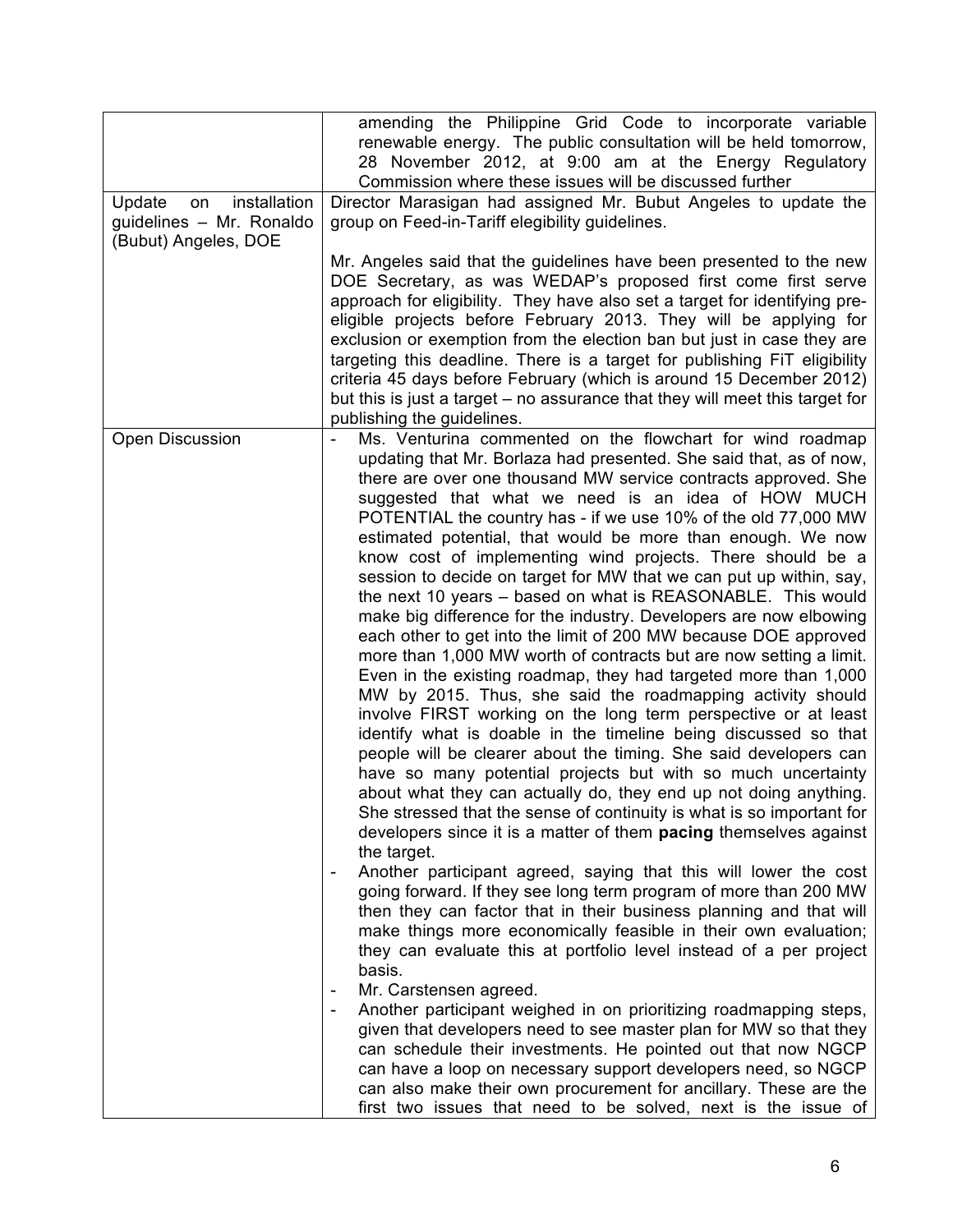|   | transmission line.                                                     |
|---|------------------------------------------------------------------------|
|   | Mr. Borlaza agreed. Said framework is not fixed, just a guide but      |
|   | the key is SHARED LONG TERM VISION. Not just government or             |
|   | developers' vision. Also need to consider what the government is       |
|   | willing to commit politically.                                         |
|   | Ms. Venturina disagreed, saying that in order to come up with a        |
|   | case that can be discussed, they need to provide numbers that          |
|   | banks can work with – they should be able to see how many pesos        |
|   | is needed for how many megawatts, multiplied by how many               |
|   |                                                                        |
|   | projects. This will give banking sector an opportunity to participate, |
|   | instead of talking about an academic exercise coming from all          |
|   | directions. Developers will then be able to look at what it will cost. |
|   | She stressed that what is needed is initial costing and initial        |
|   | estimates so that cases can come out of it and then bring in           |
|   | stakeholders to look at these initial numbers so they can give         |
|   | opinion, and then adjustments can be made to the numbers. She          |
|   | stated that no one will make a decision without numbers. Even just     |
|   | indicative numbers would be okay, but the roadmapping exercise         |
|   | needs to produce cases that can be quantified and THEN they can        |
|   | ask the stakeholders to weigh in. She doesn't think that we can        |
|   | can start from an academic model                                       |
|   | Mr. Borlaza responded that we are not advocating academic model        |
|   | for roadmap. We are also doing financial feasibility studies for       |
|   | target areas but we also believe that this exercise of developing      |
|   | long-term vision is important, but it really depends on the need of    |
|   | the specific focal country. This can just be a starting point.         |
|   | Ms. Venturina still felt that the approach described by Mr. Borlaza    |
|   | would be a sub-optimal one. She suggested that we put together a       |
|   | technical working group that can work on the numbers and quantify      |
|   | what's at stake, and then stakeholders (banking entities,              |
|   | developers, NGCP, government, aid agencies etc.) can weigh in          |
|   | and expand the long term vision                                        |
|   | Mr. Antonio (Tonito) Payumo, UPC explained that Ms. Chari is           |
|   | advocating a bottoms up approach in setting targets: coming from       |
|   | developers themselves and based on their internal resources,           |
|   | determining what can be rolled out within the next three years and     |
|   | then consider what can be done after that, given their resources       |
|   | starting from there and then building on that and THEN coming up       |
|   | with master plan target, instead of target setting and then            |
|   | scrambling to hit the targets.                                         |
| ۰ | Ms. Venturina clarified that she is suggesting that we start with a    |
|   | top number and then get the opinion of people who will make that       |
|   | top number doable.                                                     |
|   | Mr. Carstensen remarked that what is needed is an entity like ADB      |
|   | that has credibility to carry over the long term plan and make the     |
|   | long term plan sustainable, thus he is very interested in supporting   |
|   | QLW's activities.                                                      |
|   | Mr. Bo An of ADB and member of the QLW Team said that he is            |
|   | happy to be gaining a bigger understanding of the industry's           |
|   | concerns. But most important is government side. ADB comes             |
|   | here to get stakeholders working together; government side has its     |